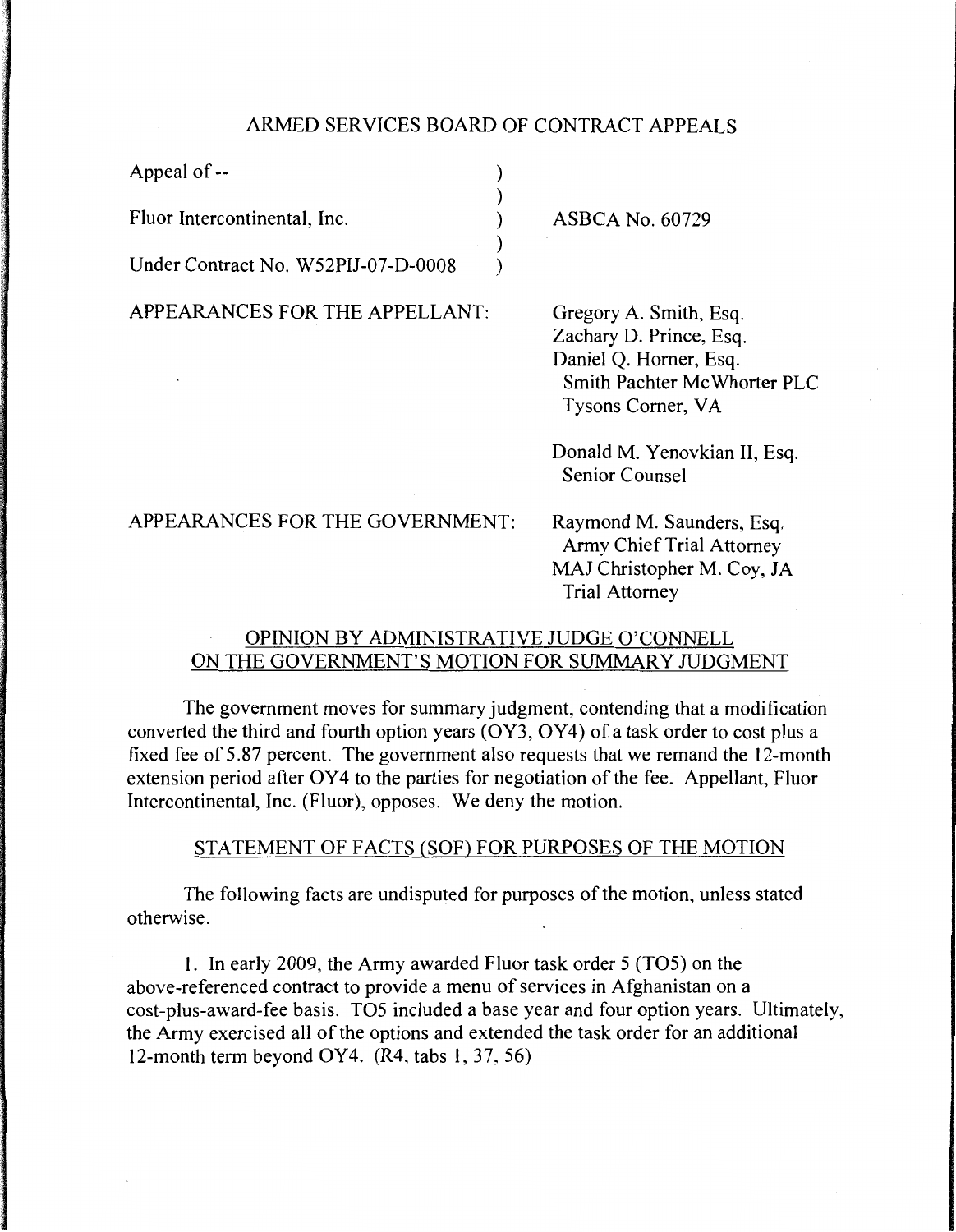2. The Army did not simply exercise the options for each year. Rather, its practice was to issue a request for proposals (RFP) for each option in an apparent recognition that the work was evolving. For example, with respect to OY2, the Army issued an RFP on 13 February 2012 stating that it (the RFP) "reflects the Government's realization that costs above the competitively established matrix pricing baseline may be incurred, as a result of changes to the matrix baseline.... Fluor should thus use their experiential knowledge of operations in Theater as of the date of this letter to determine appropriate costs for  $OY2...$ ..." (R4, tab 53 at 527)

3. During the performance of OY2, the parties signed bilateral Modification No.  $60$  (Mod.  $60$ ) (R4, tab 37). While this modification accomplished a number of things, the following language concerning the conversion of the task order from cost plus award fee to cost plus fixed fee is central to this dispute:

The purpose of Modification 60... is as follows:

 $\overline{\phantom{a}}$ 

2. To convert Task Order 0005 from a Cost-Plus-Award-Fee (CPAF) to a Cost-Plus-Fixed-Fee (CPFF) type task order, retroactive to the beginning of Option Year 2 (OY2), 01 July 2012. Under the CPAF task order, percentages were agreed to for Base Fee and the calculation of available Award Fee pools for evaluation periods. This Modification converts the Task Order - retroactive to the above date - to a CPFF type task order with a single negotiated fixed fee of 5.87%, hereupon eliminating Base and Award Fee provisions.

(R4, tab 37 at 374)

4. On 6 March 2013 (the day after execution of Mod. 60), the Army issued an RFP for OY3 (R4, tab 53 at 548). The RFP once again recognized the Army's need for pricing in light of actual conditions, stating, for example, that "[ d]uring performance under TO 0005 there have been a number of topics addressed which may be identified as changes or which may cause a cost increase to the TO." It then proceeded to list several changes that the parties had already discussed and that Fluor should address in its proposal, such as "[s]ignificant scope discrepancies from matrix assumptions within each band, or services not included in matrix pricing." *(Id.)* 

5. Further, the RFP stated that "current drawdown efforts have introduced a new set of potential changes and/or cost impacts to the TO" (R4, tab 53 at 548). It then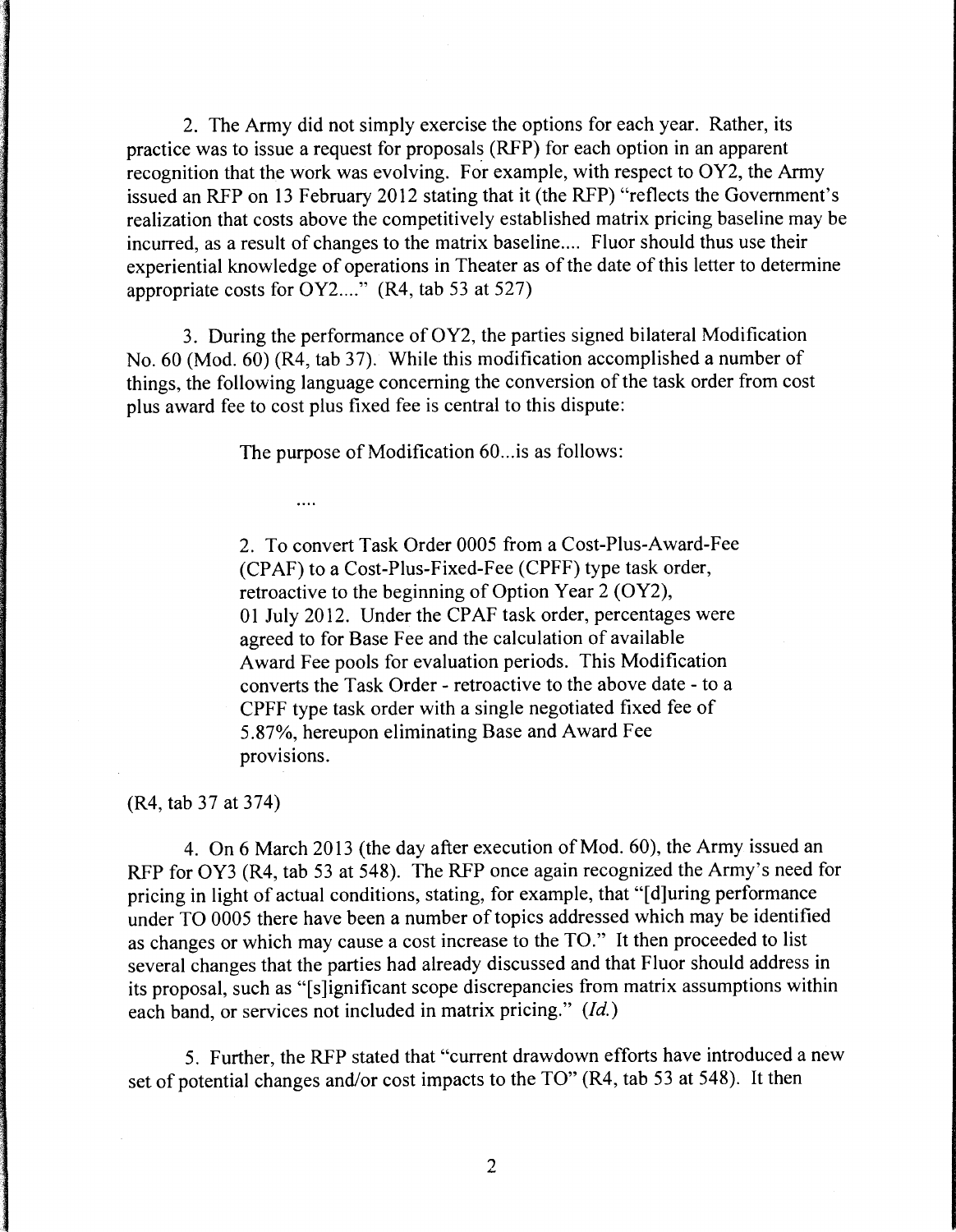proceeded to list several of these changes, including the cessation of services due to the closing of forward operating bases in OY2 and OY3, and "[d]irectives for accelerated drawdown of services and revisions to TO performance standards" *(id.* at 549).

6. On 29 April 2013, Fluor submitted a proposal for OY3 that included a fixed fee of 7.5 percent (R4, tab 38 at 3). According to Fluor, the Army first took the position that Mod. 60 had established a fixed fee of 5.87 percent for OY3 and OY4 in late June 2013 *(see* app. supp. R4, tabs A8, A9). The Army issued a unilateral modification exercising OY3 (incorporating the 5.87 percent fee) in the amount of  $$1,257,437,861.57$ on 28 June 2013 (R4, tab 39).

7. The Army subsequently issued an RFP for OY4 (R4, tab 53 at 63), resulting in bilateral Modification No. 81, which included a fixed fee of 5.87 percent. The modification contained language reflecting the parties' dispute as to whether Mod. 60 had established a 5.87 percent fee for the remainder of the task order and preserved Fluor's right to submit a claim. (R4, tab 48 at 455-56) The Army later issued a 12-month extension to the OY4 performance period that once again included a 5.87 percent fee (app. supp.  $R4$ , tab A15).

8. On 26 January 2016, Fluor submitted a certified claim in which it sought an increased fee for OY3, OY4 and the OY4 extension period (R4, tab 53). The contracting officer issued a final decision on 9 May 2016 denying the claim as to OY3 and OY4, but agreeing with Flour's position that Mod. 60 did not apply to the OY4 extension period (R4, tab 56 at 1-3). However, the parties have been unable to negotiate a resolution to this discrete period.

Fluor filed a timely notice of appeal on 5 August 2016.

### DECISION

Pursuant to Board Rule 7(c)(2), the Board looks to Rule 56 of the Federal Rules of Civil Procedure for guidance in deciding motions for summary judgment. Under FED. R. CIV. P.  $56(a)$ , the Board may grant summary judgment if there is no genuine dispute as to any material fact. In considering such a motion, the evidence of the nonmovant is to be believed, and all justifiable inferences are to be drawn in its favor. *Anderson v. Liberty Lobby, Inc.,* 477 U.S. 242, 255 (1986).

The first issue to be addressed is whether Mod. 60 was sufficiently clear in establishing a fixed fee of 5.87 percent for OY3 and OY4 that we should grant summary judgment to the government. If the terms of a contract are clear, we must give them their plain and ordinary meaning and may not consider extrinsic evidence. *See, e.g., Shell Oil Co. v. United States, 751 F.3d 1282, 1295 (Fed. Cir. 2014). The contract must*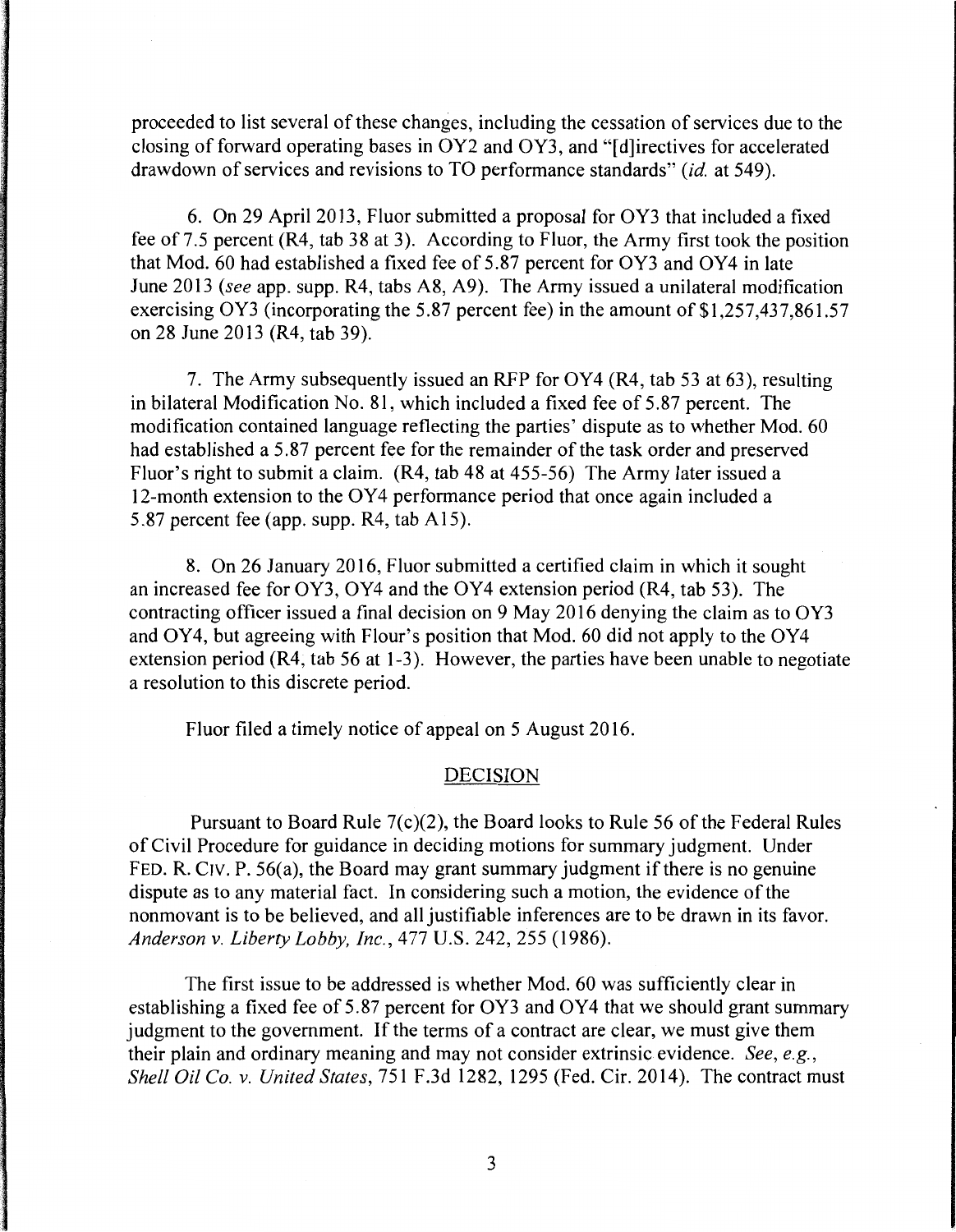be construed as a whole and in a manner that gives meaning to all of its provisions and makes sense. *Bell/Heery, JV v. United States,* 739 F.3d 1324, 1331 (Fed. Cir. 2014). Before arriving at a legal reading of a contract provision, judges must consider the context and intentions of the parties. *Metric Constructors, Inc. v. NASA,* 169 F.3d 747, 752 (Fed. Cir. 1999). Although extrinsic evidence generally may not be considered when a contract is unambiguous, in some cases the Court of Appeals for the Federal Circuit has considered it to confirm that the words of the confract had their plain and ordinary meaning. *Shell Oil Co.,* 751 F.3d at 1296; *TEG-Paradigm Environmental, Inc. v. United States,* 465 F.3d 1329, 1338-39 (Fed. Cir. 2006).

The government contends, that the following language from Mod. 60 should be read to provide for a fixed fee on OY3 and OY4:

The purpose of Mod. 60... is as follows:...

. . . .

2. To convert Task Order 0005 from a Cost-Plus-Award-Fee (CPAF) to a Cost-Plus-Fixed-Fee (CPFF) type task order, retroactive to the beginning of Option Year  $2 (OY2)$ .... This Modification converts the Task Order...to a CPFF type task order with a single negotiated fixed fee of 5.87% ....

 $(SOF \P 3)$ 

Looking at this language in isolation, we agree with the government. The clear meaning of this provision is that T05 would be a cost-plus-fixed-fee task order starting at the beginning of OY2 and that the fixed fee would be 5.87 percent. But we must take a wider view and consider the entire contract and the context in which the parties executed Mod. 60. This leads us to deny the motion.

The government contends that the parties intended to agree on a fee of 5.87 percent for OY3 and OY4. By contrast, Fluor contends that at the time of Mod. 60 execution the scope of work was in such a state of flux *(see* SOF  $\P$ ] 2, 4-5), that the Army had not even issued RFPs for those years (SOF  $\P\P$  4, 7), and that the parties did not intend to agree on a fee for any year beyond  $OY2$  (Fluor br. at 11).<sup>\*</sup> In general, the government must execute options in exact accordance with the terms of the contract. *Arko Executive Services, Inc. v. United States,* 553 F.3d 1375, 1379 (Fed. Cir. 2009). Fluor refers us to its proposal for OY3, which reflects more than

<sup>\*</sup> The government has not disputed Fluor' s factual assertions but Fluor has not cross-moved for summary judgment.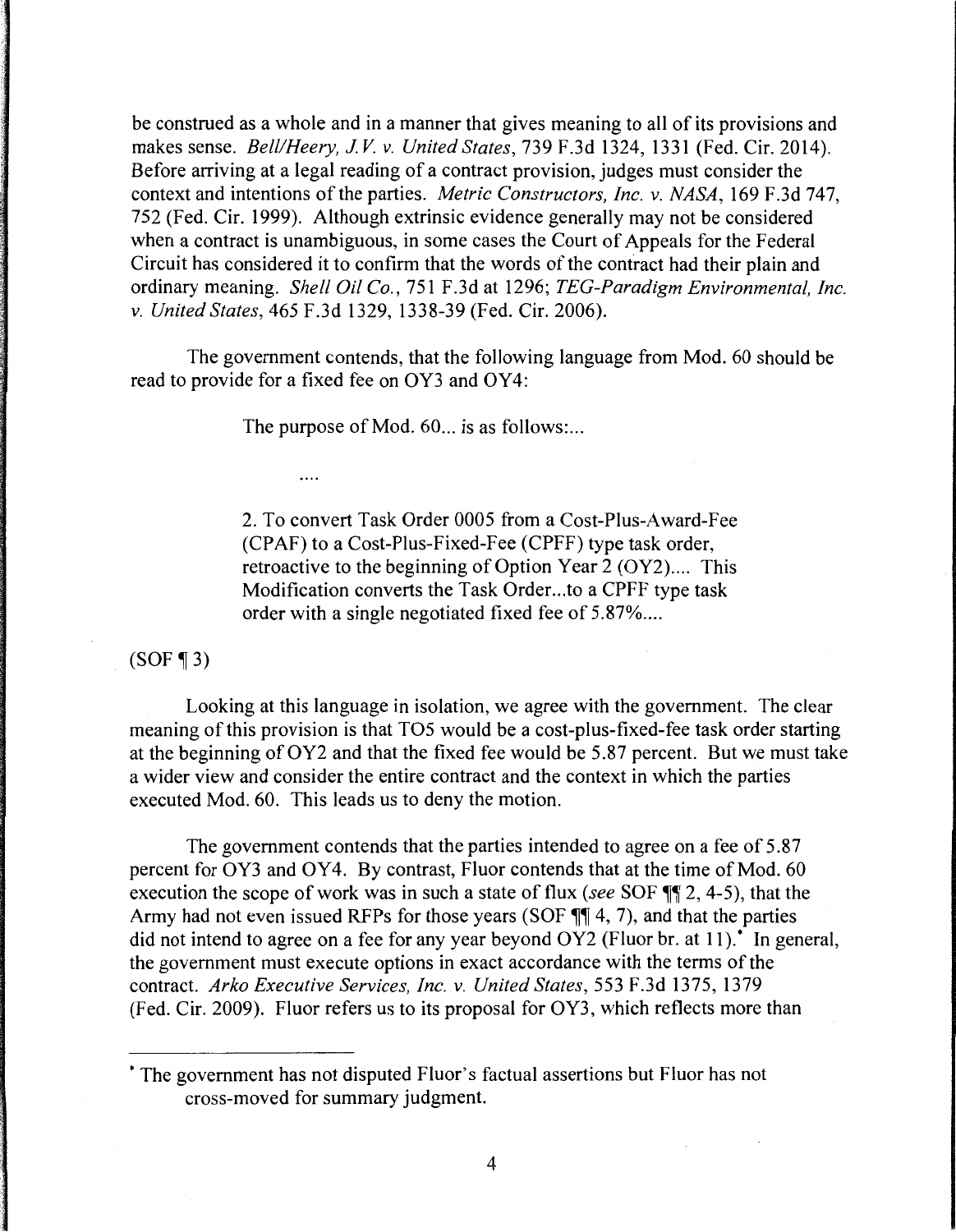\$1 *billion* in "cost of work added" compared to its estimate from the original pricing matrix (Fluor br. at  $11-12$  (citing R4, tab 38)). While the government exercised the modification in an amount somewhat lower than Fluor's proposal (SOF  $\P$  6), the question remains the same: taking into account the evolving nature of the work and the war in Afghanistan, what did the parties intend to accomplish through Mod. 60? We cannot answer such a question on summary judgment.

While we make no determination as to whether the outcome of this appeal will tum on extrinsic evidence, we observe that Fluor has detailed at least some of the protracted negotiations that led to Mod. 60. We have not seen anything to date that indicates that the parties intended to set a 5.87 percent fee for OY3 and OY4. Rather, there is at least some evidence that supports Fluor's position that the parties only negotiated the fee for OY2. For example, on 19 December 2012, a senior Army official emailed a Fluor official about the status of negotiations stating:

Eleanor,

I know you are travelling today but wanted to commit to writing what I believe you and I agreed to yesterday.

1. The Government will convert option year two to a cost-plus fixed fee effective July 1, 2012 with a total fee of 5.87%.

(App. supp. R4, tab A4)

This email proceeds to touch upon other points but does not mention any negotiations at all with respect to OY3 or OY4.

We conclude that the record must be developed further before we can make an informed interpretation of Mod. 60.

Finally, with respect to the government's request that we remand the OY4 extension period for the parties to negotiate a resolution, based on the parties' inability to negotiate a resolution after the contracting officer's final decision, we do not believe that a remand would be appropriate at this time.